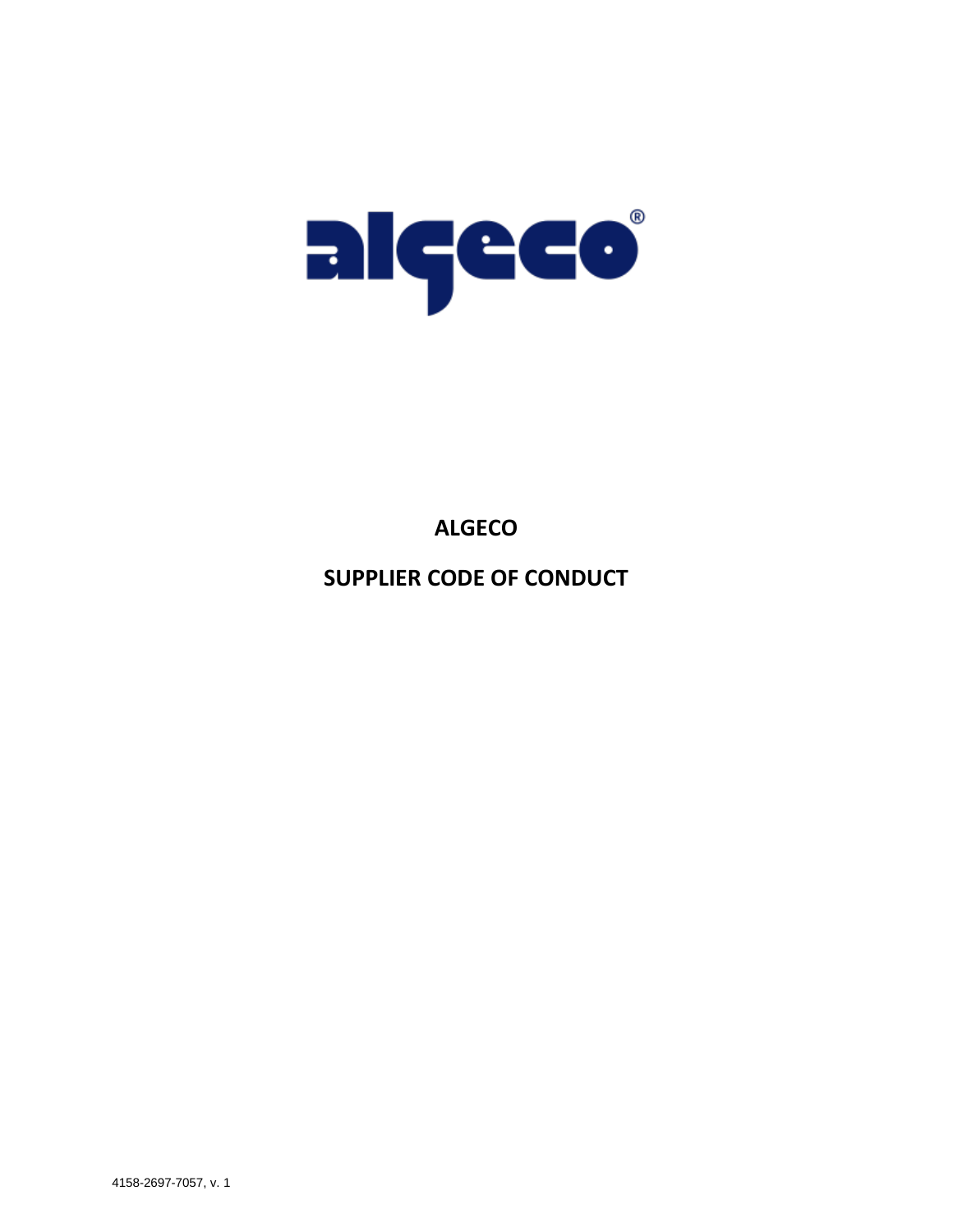## **Introduction**

At Algeco we are committed to the highest standards of business conduct and practices in order to maintain the trust and respect of our customers, shareholders, other stakeholders and the wider community. As such, Algeco bases its supplier relationships on lawful, fair and ethical business conduct and practices. We expect our suppliers to adhere to applicable legal and regulatory requirements in all of their dealings with us.

Algeco's Supplier Code of Conduct ("Code of Conduct") is made available to ensure that our suppliers understand Algeco's commitment, expectation and requirements of acceptable business conduct and practices. Please review this Code of Conduct carefully with your employees, suppliers, agents and representatives. This Code of Conduct applies to all suppliers that provide products and/or services to Algeco and its subsidiaries, joint ventures, divisions and/or affiliates. Algeco requires suppliers and their employees to commit to this Code of Conduct without any exceptions, as a condition of doing business. Suppliers are also expected to comply with any applicable additional policies of Algeco's affiliates in local jurisdictions. It is unlikely that the Code of Conduct will conflict with local laws or regulations, however in the event of conflict arising, the local laws and/or regulations must always be followed.

The standards of this Code of Conduct are in addition to, and not in lieu of, the provisions of any legal agreement or contract between a supplier and Algeco.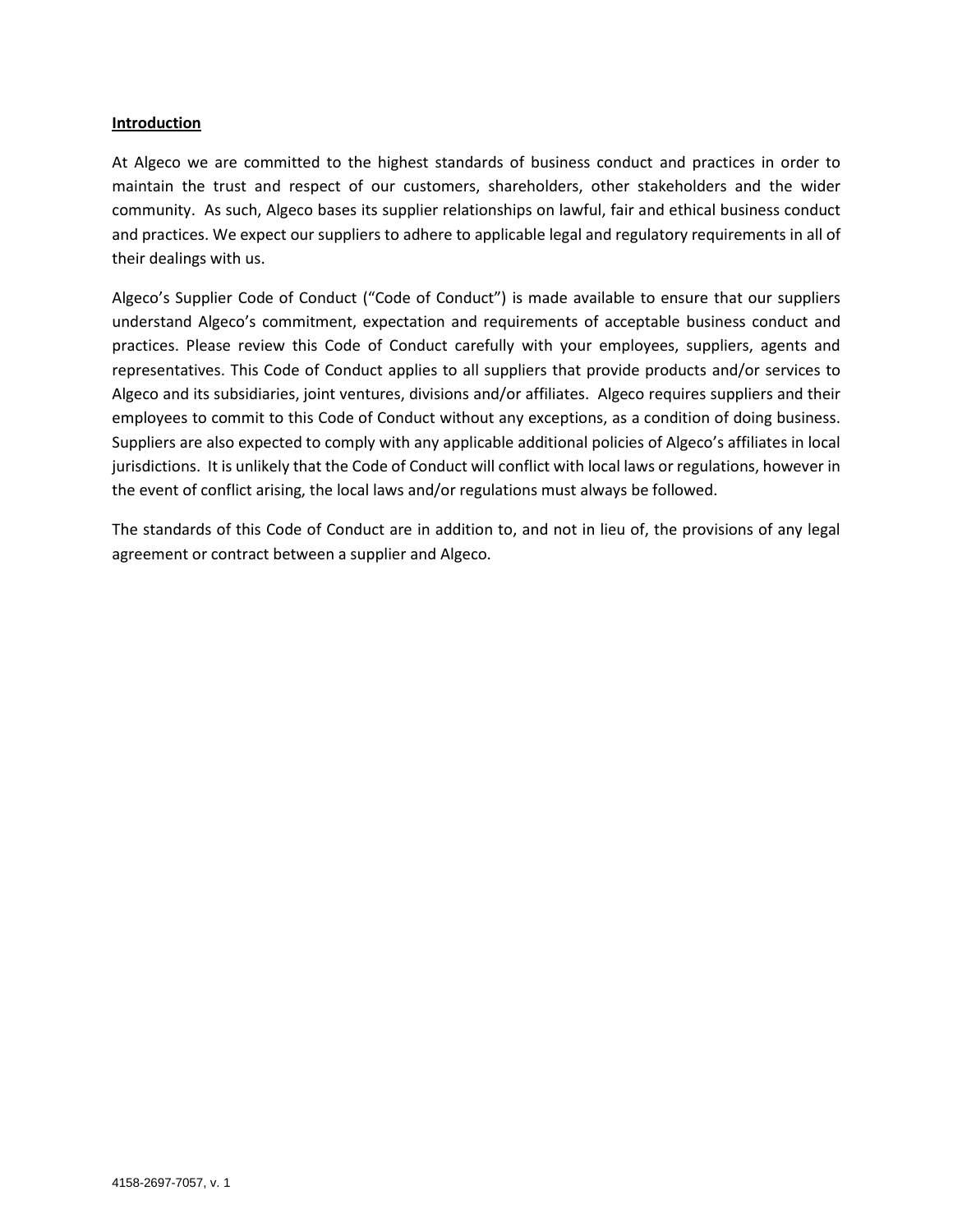## **Labor and Human Rights**

Algeco expects its suppliers to conduct business activities in a manner which is compliant with and promotes fundamental human rights. For suppliers based in or subject to the law of the People's Republic of China (PRC law), such human rights shall be determined pursuant to PRC law.

# *Prohibit the Use of Child Labor*

Suppliers must always adhere to the minimum age limit for work, as defined by national laws and/or regulations, and comply with relevant International Labor Organization (ILO) standards. Under no circumstances shall a supplier permit young workers to perform work that exposes them to mental, physical, social or moral danger or harm, or that improperly interferes with their educational development.

## *Prohibit all Forms of Forced or Compulsory Labor*

Algeco is committed to understanding all potential modern slavery risks related to its business and to putting in place steps aimed at ensuring that there is no slavery or human trafficking in Algeco's business or supply chains.

Suppliers must not, under any circumstances, participate in human trafficking; forced, involuntary, or slave labor; or purchase materials or services from companies using forced, involuntary, or slave labor.

## *Compensation*

Suppliers shall ensure that working hours, wages and benefits will be consistent with legal and industry standards, including those regulations pertaining to minimum wages, overtime, mandatory benefits and other elements of compensation.

### *Health and Safety*

Suppliers must provide workers with a safe and healthy work environment in accordance with all applicable health and safety laws, regulations and standards. Suppliers must comply with Algeco's health and safety policy, as may be updated from time to time, and must report any health and safety incidents in accordance with the terms of such policy. Suppliers must take proactive measures that support accident prevention and minimize health risk exposure. Algeco takes supplier breaches of health and safety laws, regulations and standards seriously and may terminate a supplier relationship where such laws, regulations and standards have not been complied with.

### **Environment**

Suppliers are expected to conduct their operations in a way which minimizes the impact on natural resources and protects the environment, customers, and employees. Suppliers must ensure their operations comply with all environmental laws and regulations.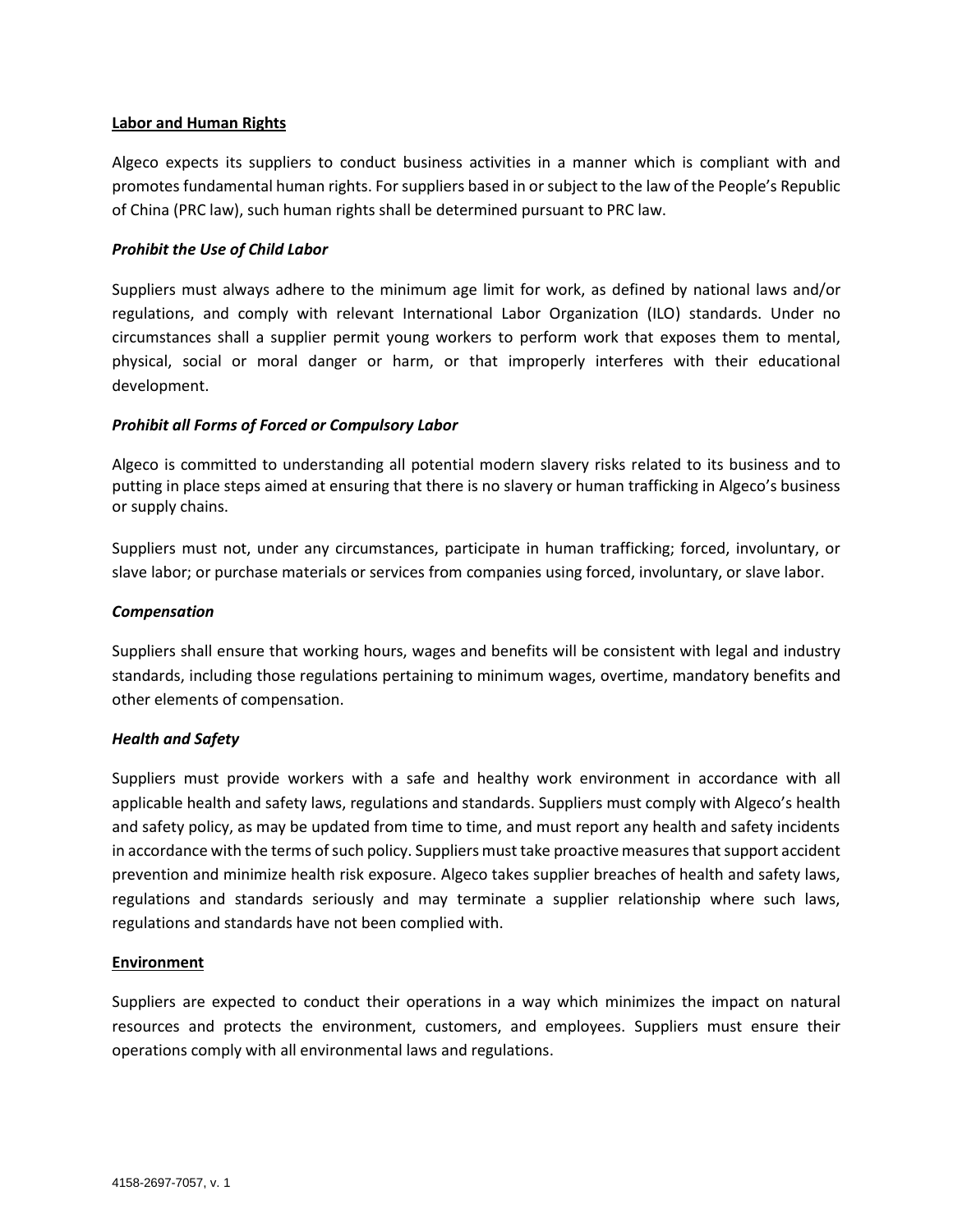## **Ethics and Compliance**

# *Gifts and Gratuities*

Suppliers should refer to and comply with Algeco's Gift and Entertainment policy available at [www.algeco.com](http://www.algeco.com/) and those policies of the local Algeco entity for which suppliers are transacting business.

## *Anti-Bribery and Corruption*

Suppliers should refer to and comply with Algeco's Anti-Bribery and Corruption Policy available at [www.algeco.com](http://www.algeco.com/) and those policies of the local Algeco entity for which suppliers are transacting business.

# *Conflicts of Interest*

Suppliers shall avoid all conflicts of interest or situations giving the appearance of a potential conflict of interest while engaged in business with Algeco. Suppliers shall not enter into any transactions with Algeco employees which could potentially create a conflict of interest. Suppliers are required to immediately report any situations of potential or apparent conflicts between their interests and the interests of Algeco.

## *Confidential Information and Data Protection*

Proper management of confidential information is critical to the success of both Algeco and its suppliers. Confidential information includes all non-public information that might be useful to competitors or harmful to Algeco or its customers if disclosed. While performing work for Algeco, suppliers may have access to proprietary and/or confidential information. Suppliers are required to maintain the confidentiality of such information entrusted to it and to protect all Algeco information, electronic data, intellectual property, design and technologies with appropriate safe-guards using the same care that the supplier exercises with its own proprietary and confidential information. Suppliers shall not disclose such information to any other person without the advance written consent of Algeco, unless such disclosure is legally mandated. Any transfer of confidential information must be executed in a way that secures and protects the intellectual property rights of Algeco and its suppliers. Suppliers may receive Algeco confidential information only as authorized by a non-disclosure agreement and must comply with their obligations to not use the information except as permitted by the agreement, and to protect the information from misuse or unauthorized disclosure. Suppliers must respect the intellectual property of Algeco and shall not use Algeco or its affiliates' or subsidiaries' trademark, images, patented technology or other materials, including materials of third parties, unless explicitly authorized by Algeco in writing. If a supplier becomes aware of an actual or possible unauthorized disclosure of Algeco information, it must be reported immediately to Algeco's Legal and Risk Department.

Suppliers shall do business in a manner that is compliant with the requirements of all applicable data protection and privacy laws and regulations.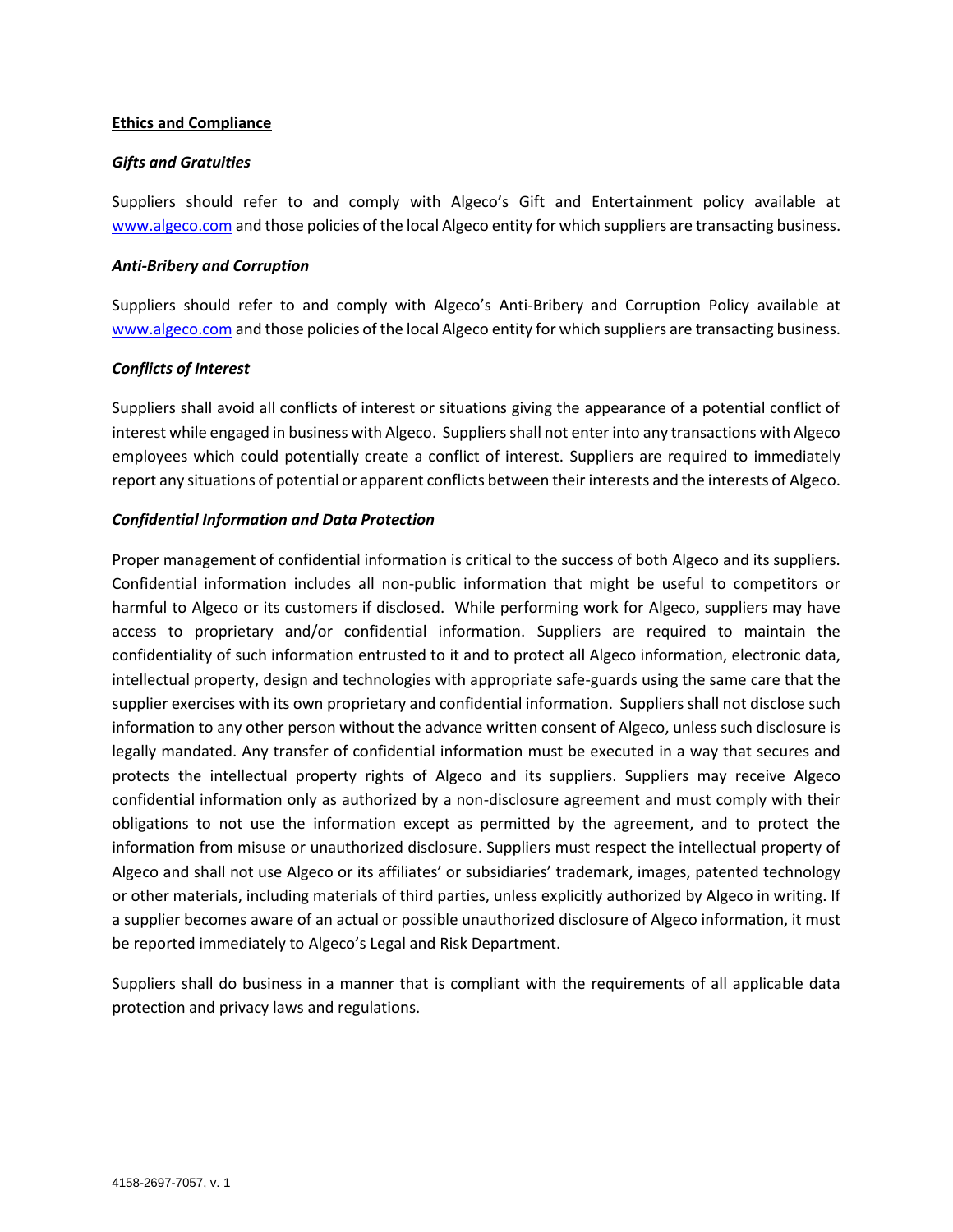# *State and Trade Secrets*

Suppliers may not, directly or indirectly, wrongfully solicit, obtain or use on behalf of Algeco, or wrongfully disclose to Algeco, any information of any other person, association, firm, corporation, government or other entity, which is secret, confidential, proprietary, classified for national security or national interest purposes, or government procurement sensitive (e.g., source selection information) or any other information which may offer Algeco an illegal or unfair advantage.

## *Accurate Accounting Records*

Suppliers shall maintain accurate financial books and business records in accordance with all applicable laws, regulations and accepted accounting practices. Suppliers shall accurately document all transactions related to their transactions with Algeco.

## *Antitrust and Competition Laws*

Algeco adheres strictly to the requirements of competition or anti-trust laws and regulations in every jurisdiction in which it does business and requires its suppliers to comply with such laws and regulations at all times.

# *Compliance with Export Laws*

Algeco complies with, and expects its suppliers to comply with, all applicable laws and regulations concerning embargoes and sanctions. Algeco strictly prohibits its suppliers from directly or indirectly, conducting transactions with blacklisted individuals, entities, or countries. In addition, suppliers shall not, directly or indirectly, provide to Algeco any material or service from a country, or by a person or entity that is subject to embargoes and/or sanctions restricting transactions with specific foreign entities, persons or countries.

In order to ensure compliance with applicable laws and regulations concerning embargoes and sanctions, suppliers shall implement due diligence compliance practices to screen their employees, customers, suppliers, vendors, agents and other business associates, including all parties in each transaction such as banks, insurance companies etc.

### *Contractual Compliance*

Suppliers shall not breach or violate any of its existing agreements, including without limitation employment agreements, consulting agreements, non-disclosure agreements and technology licenses, if such breach could give rise to a claim at law against Algeco.

### **News Media Inquiries**

Suppliers must not represent themselves to the media as speaking on behalf of Algeco, unless expressly authorized in writing to do so. Suppliers shall immediately refer any media inquiries to Algeco's Group Corporate Communications Director.